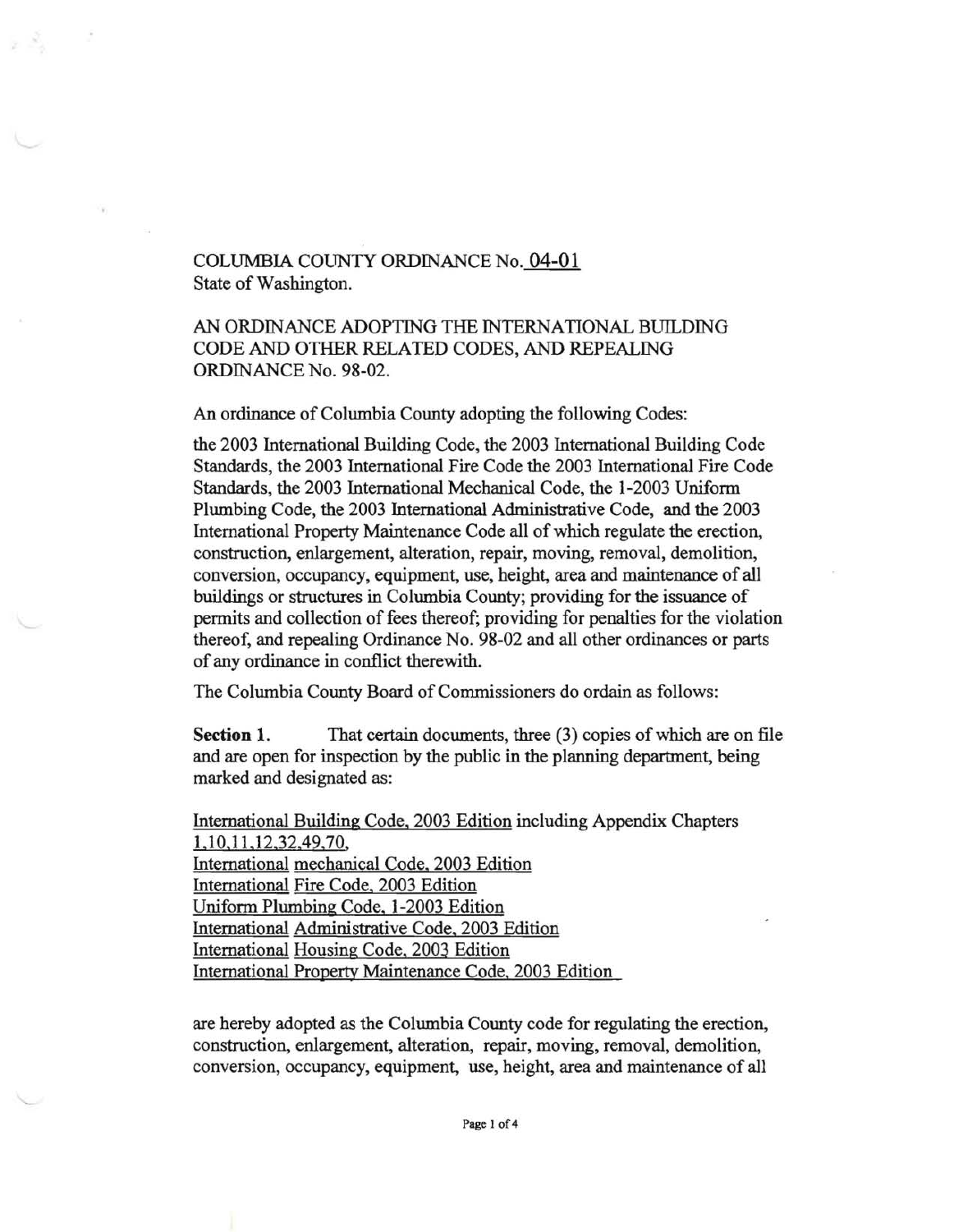buildings or structures in Columbia County providing for issuance of permits and collection of fees therefore; and each and all of the regulations, provisions, conditions and tenns pursuant to the

International Building Code, 2003 Edition the International Building Code Standards, 2003 Edition. the International Mechanical Code and Standards, 2003 Edition, the International Fire Code and Standards Appendices B,C,D, E, and F , 2003 Edition amended by WAC 51-54, the 1-2003 Unifonn Plumbing Code and Standards, the International Administrative Code, 2003 Edition. the 2003 International Housing Code, and the 2003 International Property Maintenance Code, published by the International Code Council, and the secondary publications referenced above, are hereby adopted and made a part hereof as fully set out in this ordinance.

**Section** 2. It shall be unlawful for any person, firm or corporation to erect, construct, enlarge, alter, repair, move, improve, remove, convert or demolish, equip, use, occupy, or maintain any building or structure or cause or permit the same to be done in violation of this code.

**Section** 3. That Ordinance No. 98-02 of Columbia County and all other ordinances or parts of ordinances in conflict herewith are hereby rescinded and repealed.

**Section 4.** That if any section, subsection, sentence, clause or phrase of this ordinance is, for any reason, held to be invalid or unconstitutional, such decision shall not affect the validity or constitutionality of the remaining portions of this ordinance.

**Section 5.** The Columbia County Planning Director/Building Official is hereby ordered and directed to cause this ordinance to be made available to the public.

**Section** 6. Building permit fees specified in the Uniform Building Code, 1997 Edition are hereby adopted with the minimum permit fee of \$35.00, and permit fees for the installation of Manufactured Homes are hereby established for Columbia County as follows:

Placement fees for Manufactured Homes shall be \$35.00 if installed in a pre existing park or Court with existing water and sewer hookup. For new placement on a private lot a fee of\$ 50.00 per section will be assessed.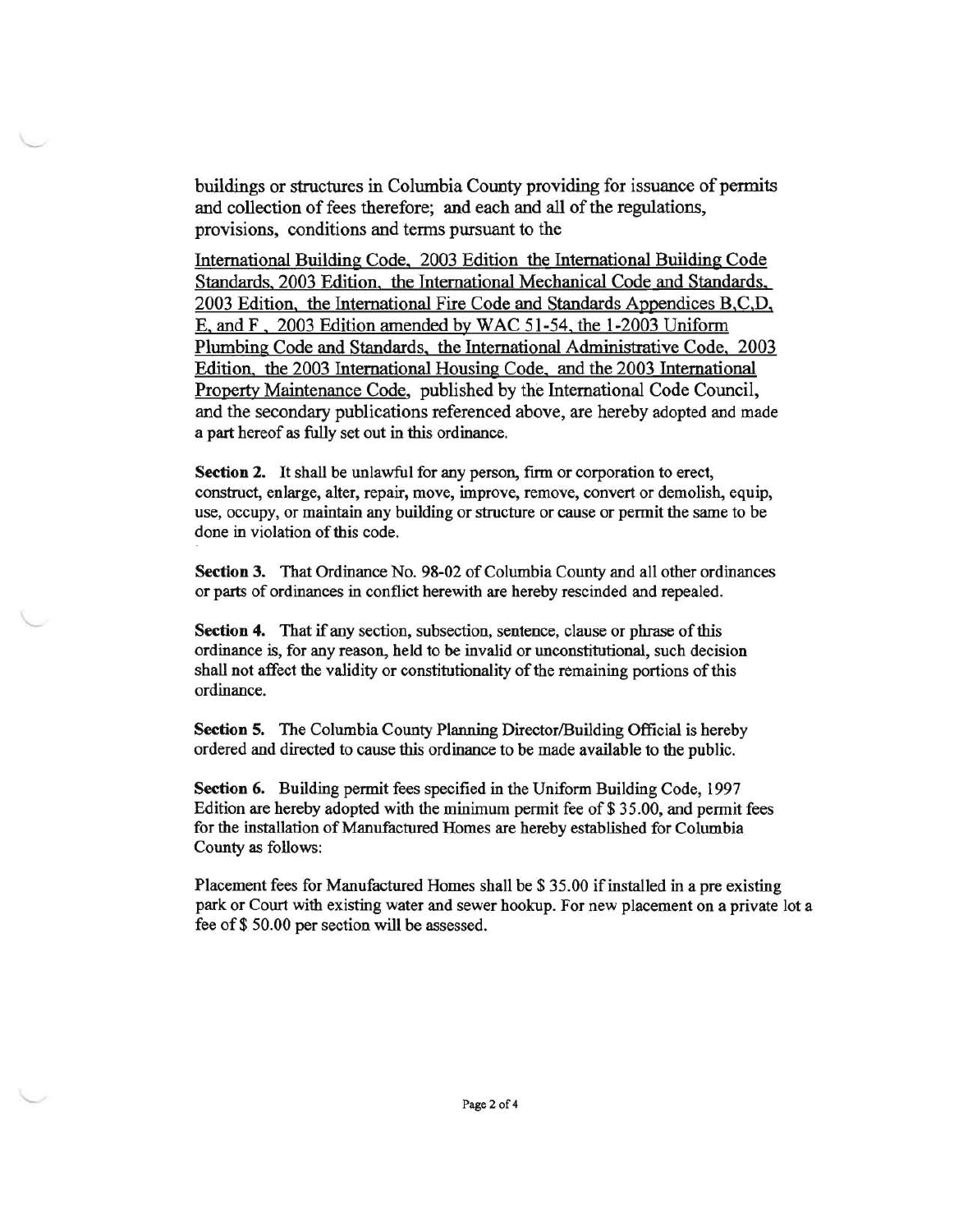## TABLE A: BUILDING PERMIT FEES

TOTAL VALUATION FEE

\$ 1.00 to \$ 500.00 \$ 35.00.

\$ 501.00 to \$ 2,000.00 \$ 35.00 for the first \$ 500.00 plus \$ 2.75 for each additional \$ 100.00, or fraction thereof, to, and including \$ 2,000.00

\$ 2,001.00 to \$ 25,000.00 \$ 63.00 for the First \$ 2,000.00 plus \$ 12.50 for each additional \$ 1,000.00,or fraction thereof, to and including \$ 25,000.00

\$25,001.00 to \$50,000.00 \$352.00 for the First \$25,000.00 plus \$ 9.00 for each additional \$ 1,000.00, or fraction thereof, to and including \$ 50,000.00

\$50,000.00 to \$100,000.00 \$580.00 for the First \$50,000.00 plus \$ 6.25 for each additional \$ 1000.00 or fraction thereof, to and including \$ 100,000.00

\$100,001.00 to \$500,000.00 \$895.00 for the first \$100,000.00 plus \$5.00 for each additional \$ 1,000.00, or fraction thereof, to and including \$ 500,000.00

\$500,001.00 to \$1,000,000.00 \$2,855.00 for the First \$500,000.00 plus \$4.25 for each additional \$ 1,000.00, or fraction thereof, to and including \$ 1,000,000.00

\$1,000,001.00 and up \$4,955.00 for the first \$1,000,000.00 plus \$2.75 for additional \$ 1,000.00, or fraction thereof.

| Plan Check Fee        | \$100.00 |
|-----------------------|----------|
| Title Elimination Fee | \$50.00  |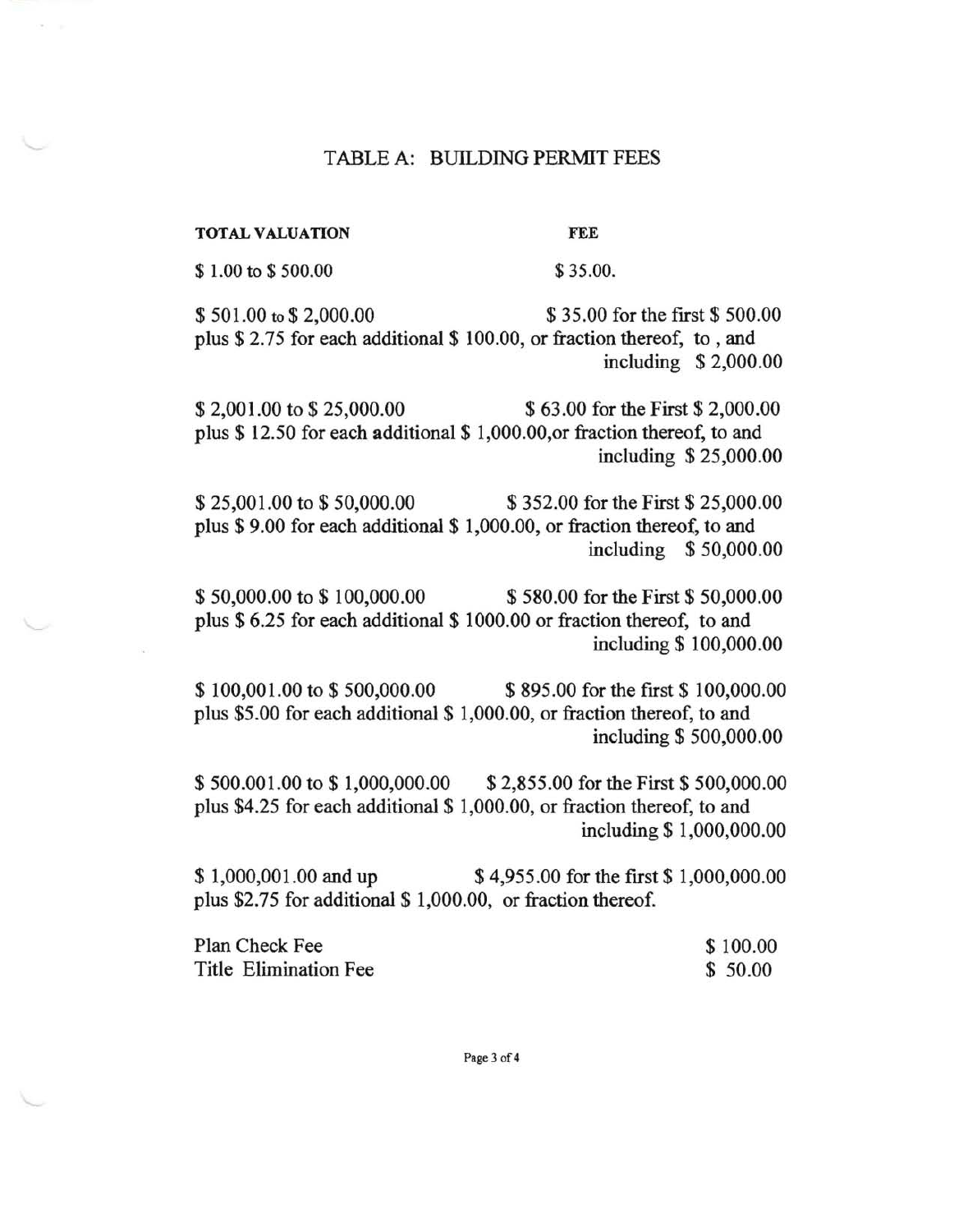## **Other Inspections and** Fees:

1. Inspections outside of nonnal business hours .................................................................. \$ 47.00 Per Hour\* (minimum charge--two hours) 2. Re-inspection fees assessed under provisions of Section 108.8 .................................................................... \$ 47.00 Per Hour\* 3. Inspections for which no fee is specifically indicated ................................................................. \$ 47.00 Per Hour\* (minimum charge---one half hour ) 4. Additional plan review required by changes, additions or revisions to plans .................................. \$ 47.00 Per Hour\* 5. For use of outside consultants for plan checking and

- inspections, or both ................................... Actual Costs\*\*
- 6. Investigation Fee for non-compliance ........ \$ 47.00 Per Hour·
- Or the total hourly cost to the jurisdiction, whichever is the greatest.
- This cost shall include supervision, overhead, equipment, hourly wages and fringe benefits of the employees involved.
- \*\* Actual costs include administrative and all overhead costs.

**Adopted by. The Columbia County Board of Commissioners this.** 7<sup>+h</sup> day of  $\sqrt{2eptanh}(u)$  , 2004 to become effective **immediately.** 

COLUMBIA COUNTY BOARD OF COMMISSIONERS

COI<br>Dana Martin 4.4 ATTEST:<br>Dana Martin 11. Martin Charles & Rouves

**Dana Martin** 

Æ. Richard W Jones Commissioner

**Dwight Robanske, Commissioner**